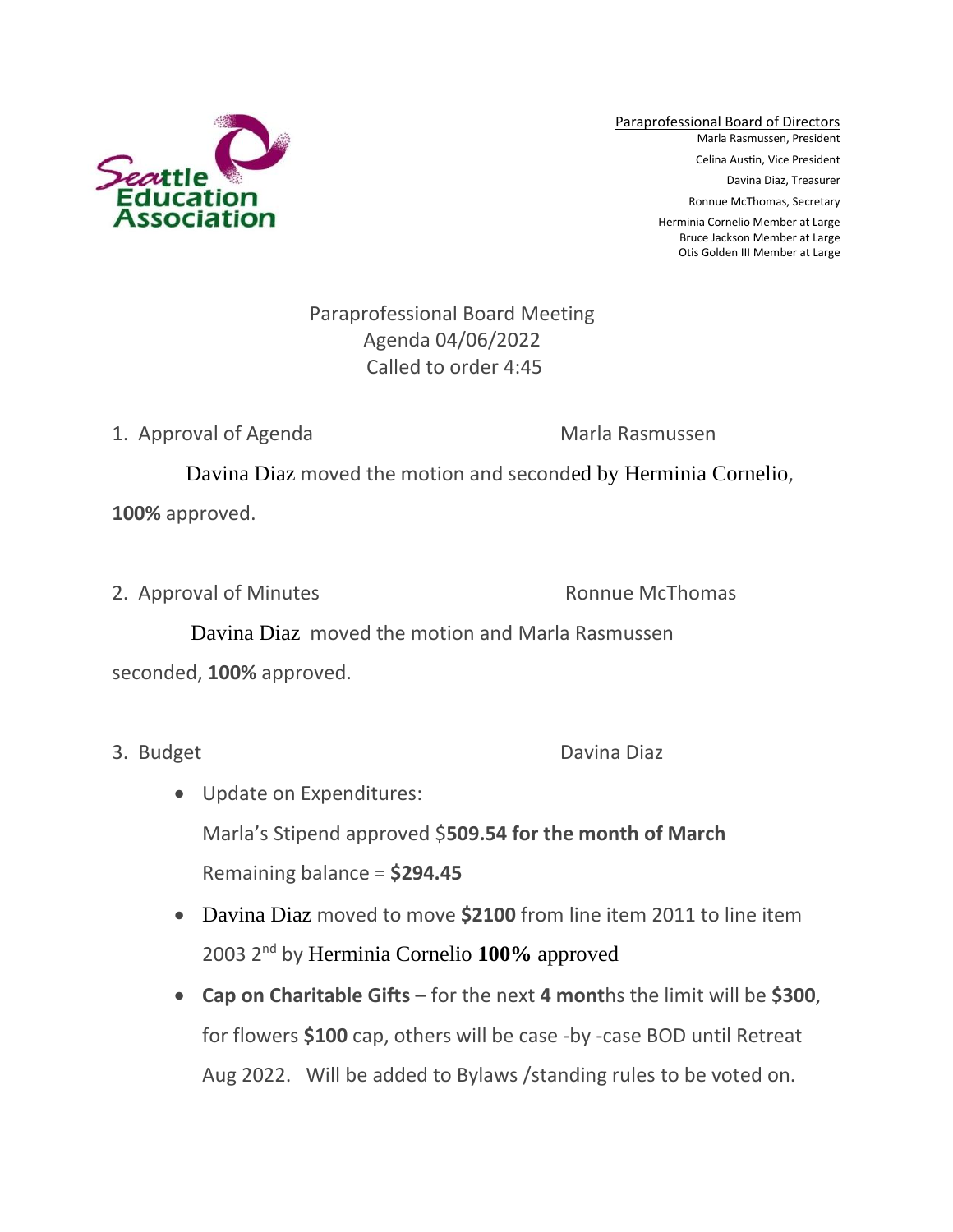- Gift cards from BIPOC businesses
	- List of businesses sent to Yvette De LaCruz & Asiri Williams; purchases will be made with SEA Cards, then reimbursed through Para Budget – line 2002 gift cards.
	- Some business does Ecards (electronic) or physical gift cards
	- Purchase update
		- o Black Coffee, Ezell's, Indulgence, Fat's Chix & Waffles, (Kings)
- Paras Helping Paras Grant rollout

- Smartsheet – Marla Rasmussen 1<sup>st</sup> list Today, so far 100 people have applied **3** are NON-members. Marla Rasmussen will notify non-members that they do not qualify

- 4. Committee Reports:
	- PD Mini Cornelio and Davina Diaz -During the meeting would you like to ask the attendees what trainings THEY have taken and have a share out time for them?

- Mini Cornelio has found more PD and will ADD on PD Bank on SEA Website along with members recommended from April Gen. dept Meeting

• By-Laws Celina Austin and Micheal Melonson

-we will be meeting on April 20<sup>th</sup> - Celina Austin, Michael Melonson, Pam Davis & Marla Rasmussen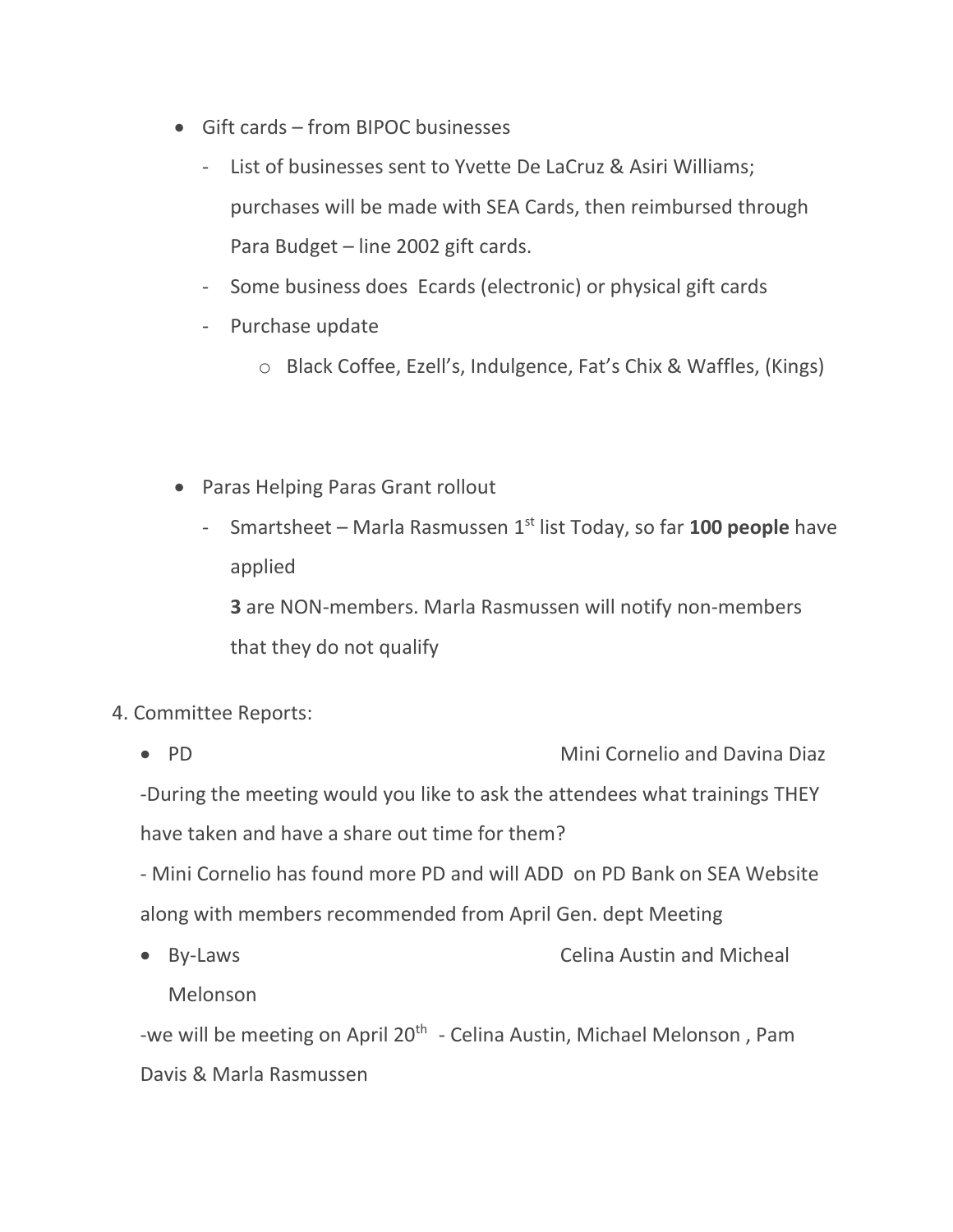- we may have a report out of what we are working on including in the bylaws

- Standing Rules

- 5. Blitzing: Let's be prepared to schedule some release dates at this time
	- Target schools that have had low member(s) &/or pain point schools
	- get list from Lea Peters (member data)
	- After Spring Break, end of April keep eye on King County Public Health
	- Quick Blitz training for new Para BOD
	- Partner with Membership Matters people. (Jose, Ud's , etc )
- 6. Agenda for the general membership meeting: April 27<sup>th</sup> Virtual Marla

Rasmussen

- Assign jobs Lobby & Chat monitoring
	- [seattleeApara@washingtonea.org](mailto:seattleeApara@washingtonea.org)
	- [http://www.seattlewea.org/membership-resources /member](http://www.seattlewea.org/membership-resources%20/member-resource/)[resource/](http://www.seattlewea.org/membership-resources%20/member-resource/)
- Breakout Rooms
- Black Lives Matter at School focus Bruce Jackson
- General Certificate conversation Q&A Marla Rasmussen
	- New Para 's FCS
	- Para 's General Certificate Q& A
	- Legislative funded until 2024, what does that mean ?

SPS/SEA Need to bargain – 64PDCredits \$\$